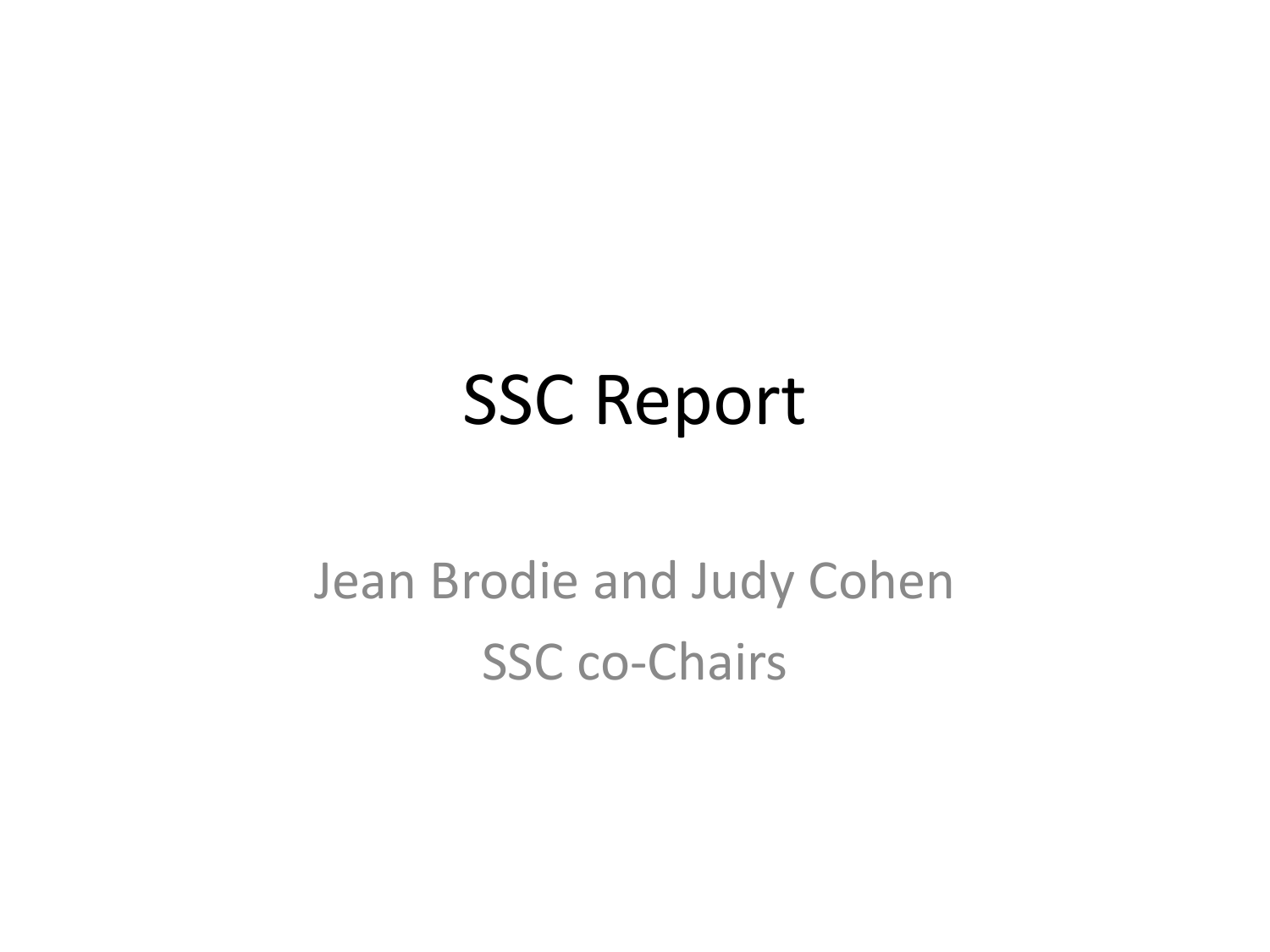### WMKO Observatory Report

- KCWI-Blue is performing very well during commissioning
- NIRES near-IR spectrograph has been delivered – To be commissioned in time for 2018A science
- Full scale primary segment repair underway
	- 6 segments repaired to date (including 3 previously unusable)
	- $-$  3 segments repaired per month
- Operations review was completed
	- Review committee gave WMKO accolades & recommendations
- NASA cooperative agreement proposal for continued operations submitted
- Keck I Deployable Tertiary pre-ship review in August
	- Commissioning by end of 2017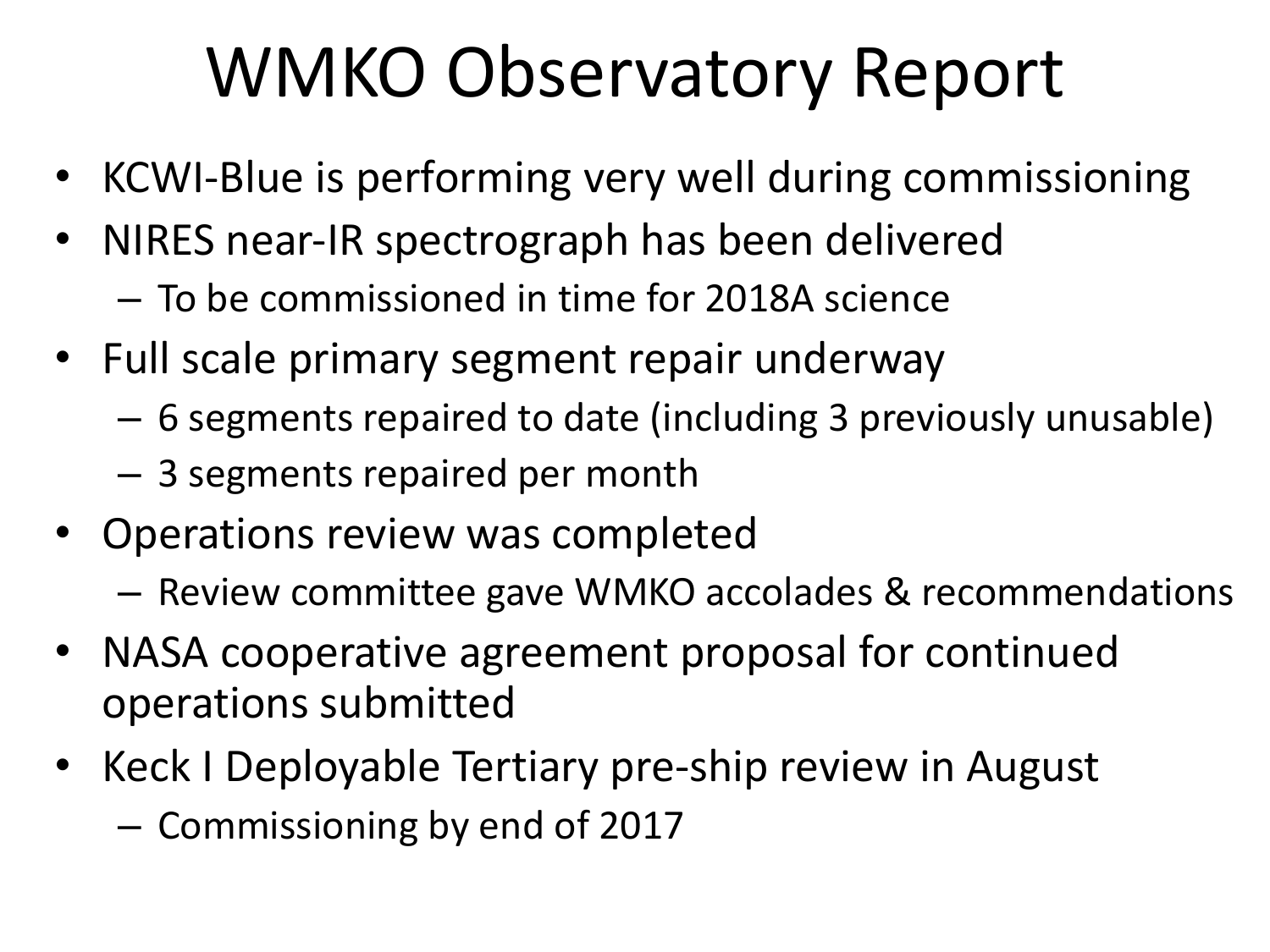## WMKO Observatory Report (2)

- WMKO is making essential infrastructure investments in dome drive, ACS, electrical power to prevent failures
- TCSU project proceeding more slowly since MOSFIRE accident, expect completion in Oct. 2017.
- WMKO hired new Chief Development Officer and Instrument Program Manager, 2 SAs and an AO scientist are being recruited
- Keck Visiting Scholars Program underway
	- $-$  Open to students and postdocs to work on  $1 3$  month projects that benefit scholar, mentor, and WMKO
	- $-$  8 initial scholars selected, annual or more frequent calls
	- $-$  Donor funding in hand for 3 years of Keck Visiting Scholars Program.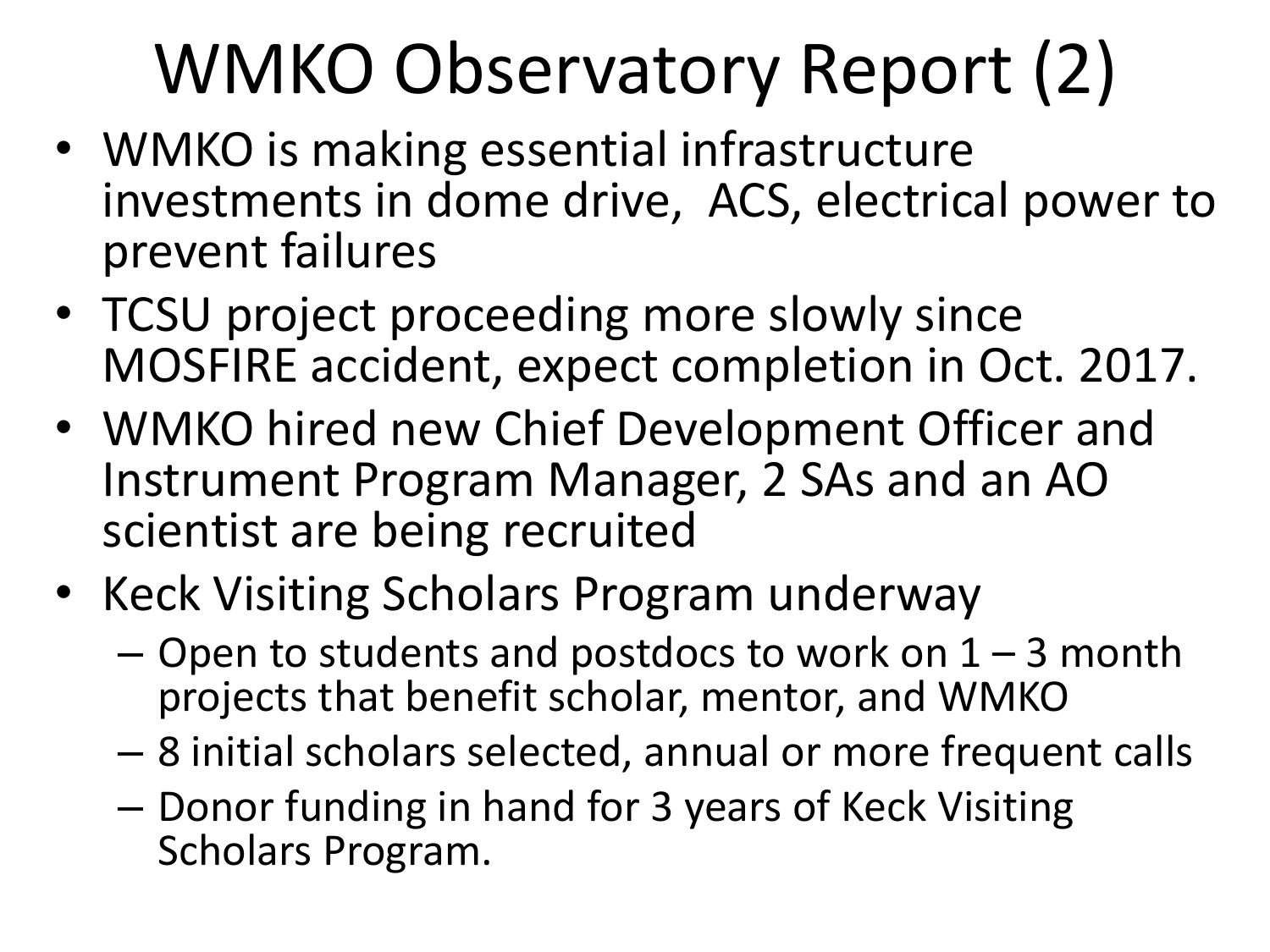# 2017 White Papers

- 6 white papers were received and reviewed.
- Topics included new instrument concepts and AO studies, upgrades to existing instruments, and software/infrastructure for flexible observing modes.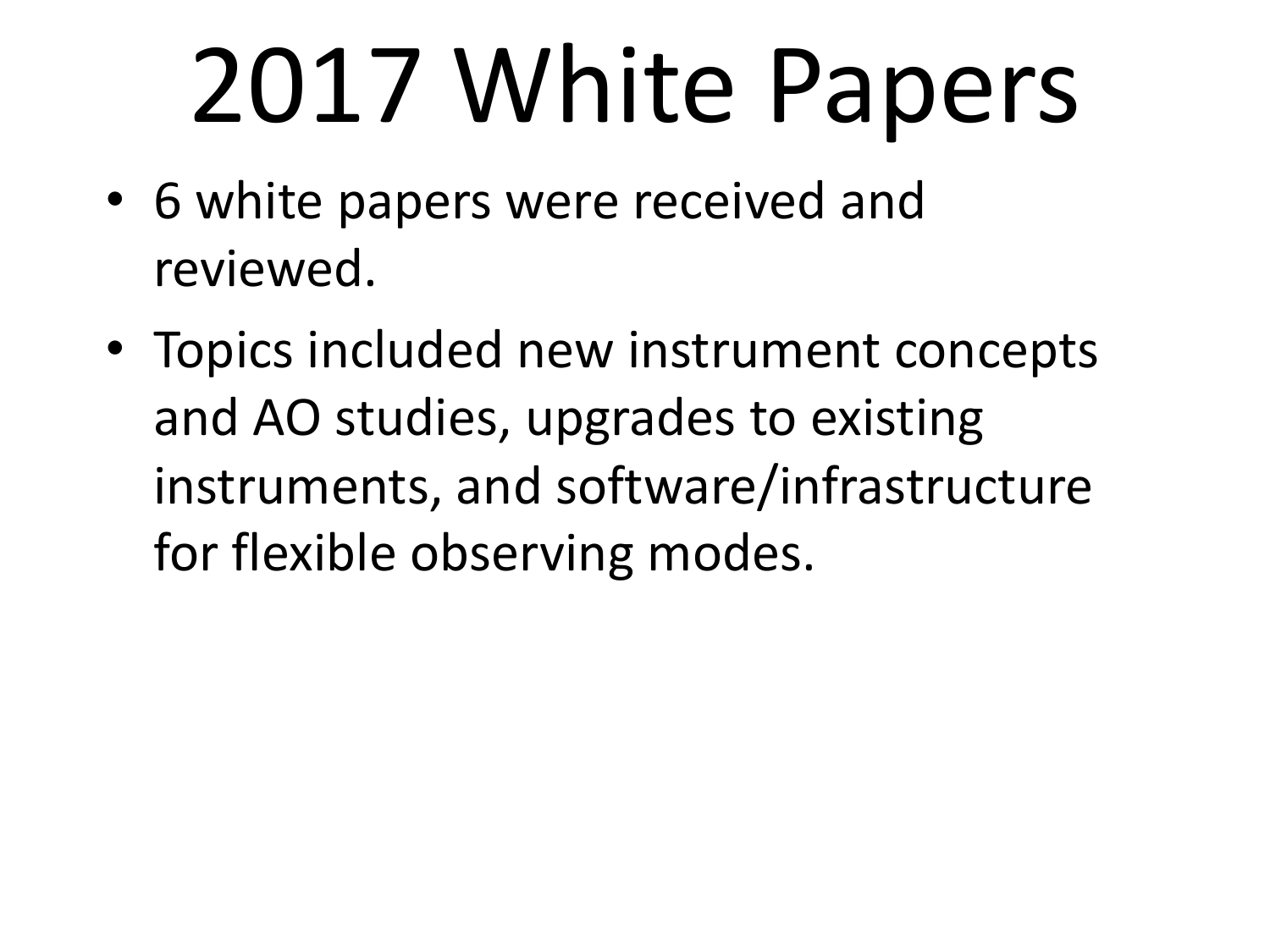#### Broader Consideration of Technology Proposals

- ATI agenda item spawned a broader SSC discussion on formalizing the process by which technology proposals are considered.
- SSC decided that tech concepts will be considered at winter or spring meetings each year. Two flavors:
	- $-$  White papers requesting WMKO seed funding for upgrades and new concepts that could be future proposals, essentially as the process occurs now.
	- $-$  Concepts that are intended to be proposed within the next year for federal funding, e.g. NSF/MRI and ATI, and NASA/APRA. Timing of the SSC meetings would be  $\sim$ 6 months before the smaller dollar scale deadlines, and 10-12 months before the more major scale deadlines.
- This policy will be better than the current practices for all of us: WMKO, the SSC, and the potential proposers.
- Should be a separate Call, at a different time from the White Paper Call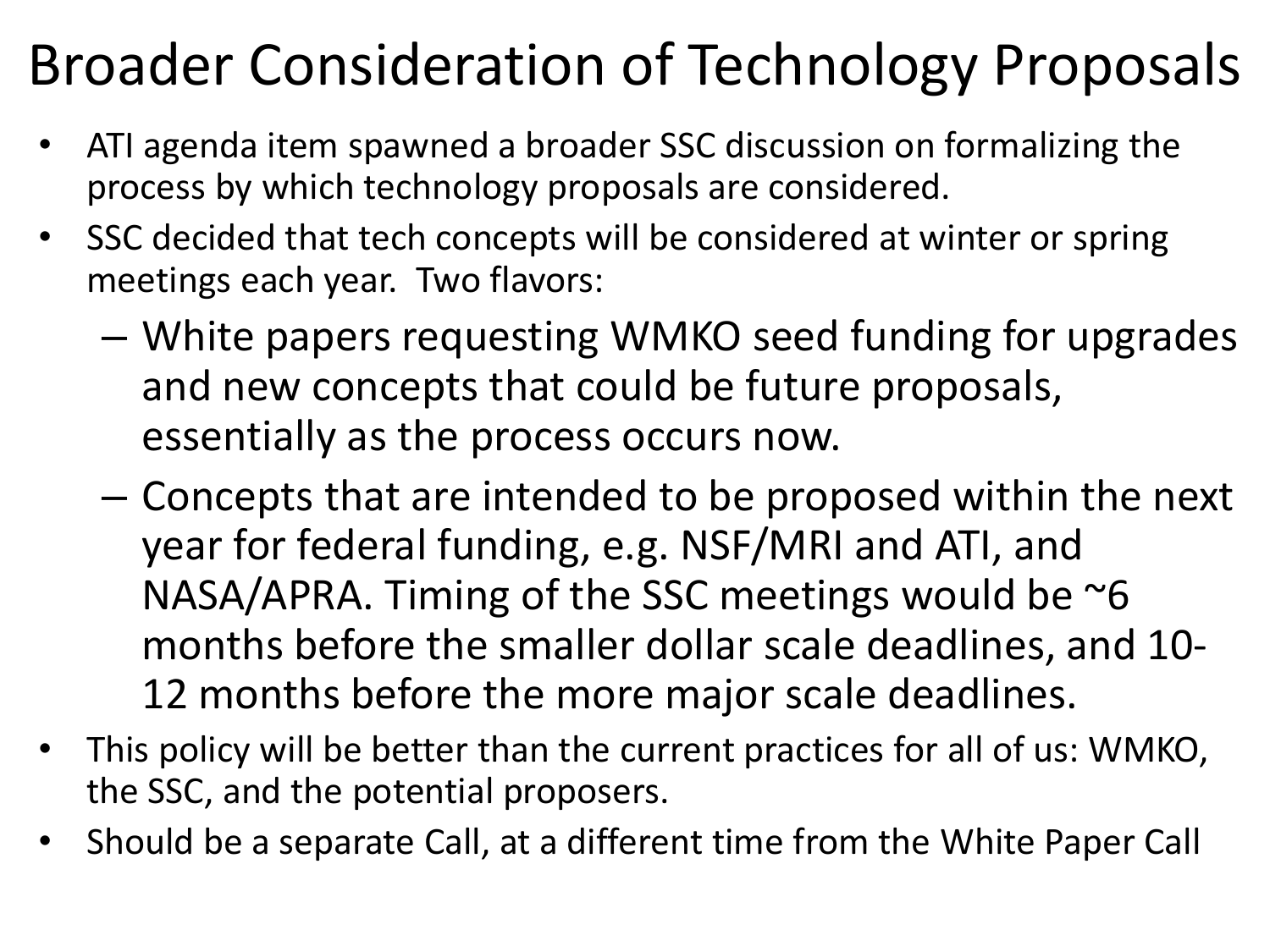# **Data Reduction Working Group**

- Group has been formed and launched
	- $-16$  members from WMKO and the community
	- Many additional people consulted
	- $-$  Met in Pasadena on March 2017
- Current state
	- $-$  Traditionally, WMKO was not involved in data reduction pipelines
		- SSC began requiring at least minimal pipeline deliveries with OSIRIS then MOSFIRE, KCWI.
		- WMKO took ownership of instrument team MOSFIRE pipeline, then a NIRSPEC pipeline
		- Others generously provided by Keck community members
	- $-$  However, current DRP situation is unsustainable
		- mix of languages, no common approach, non-uniform re-use of code
		- varying quality of code
		- hard to support ensemble of third-party code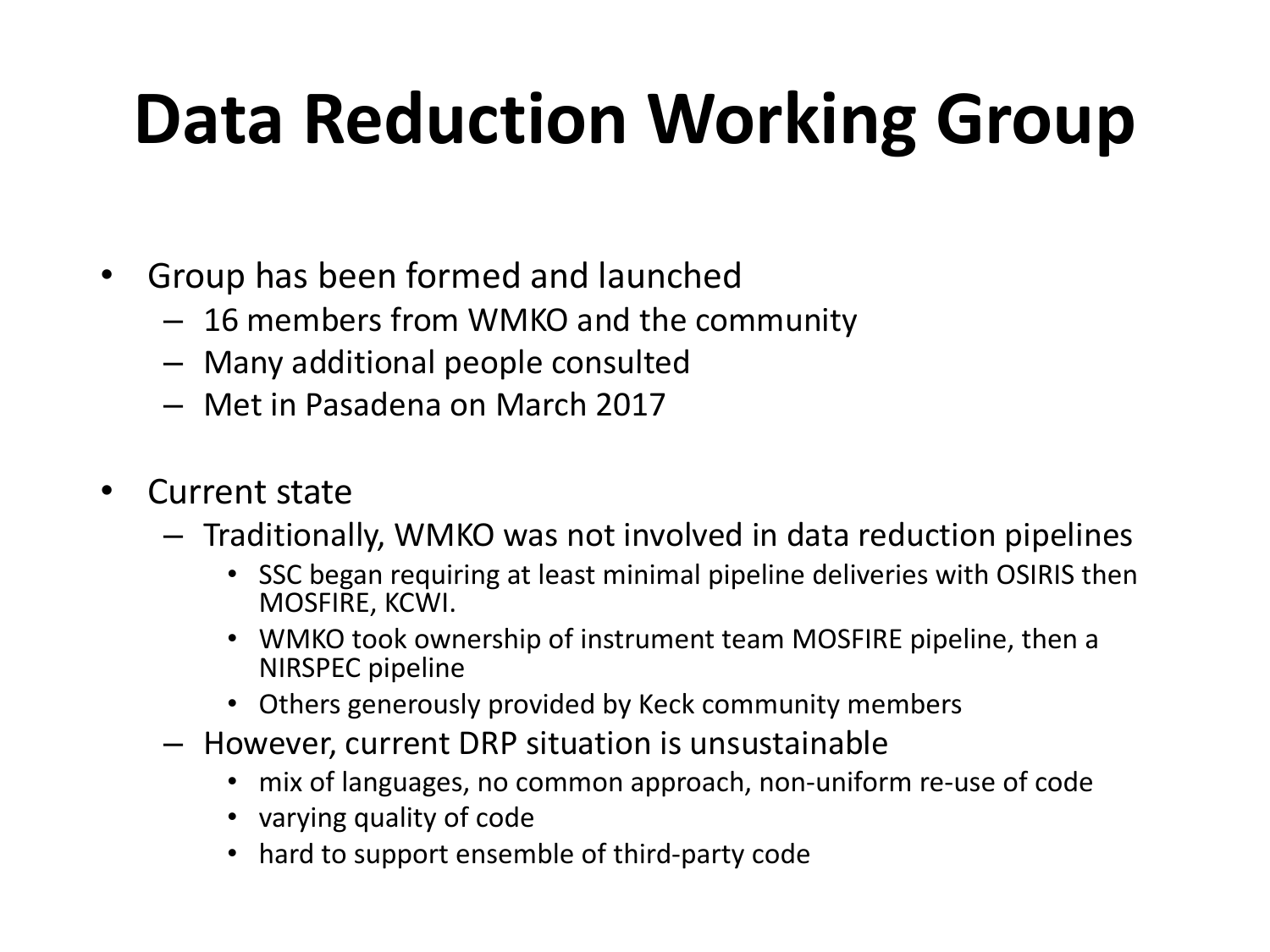## **Data Reduction Working Group (con't)**

- **Proposal** 
	- New, open development model.
		- Governance provided by Keck.
		- Development in Python with common architecture, minimal dependencies, etc.
		- Exploits software and management expertise and best practices, and Keck expertise in instruments.
		- Aiming for "classes" of pipeline (e.g. IFU, imagers, spectrographs) rather than one pipeline/instrument.
		- Intend to have three modes: quicklook at telescope, archive-suitable, and publication quality
	- $-$  Streamlining of observing infrastructure from telescope is an essential part of the DRP effort.
	- $-$  Two models proposed: "gold" and "bronze" (so no ambiguity regarding which is preferred)
	- No detailed costing plan yet.
	- $-$  SSC endorses Gold model, if funding permits.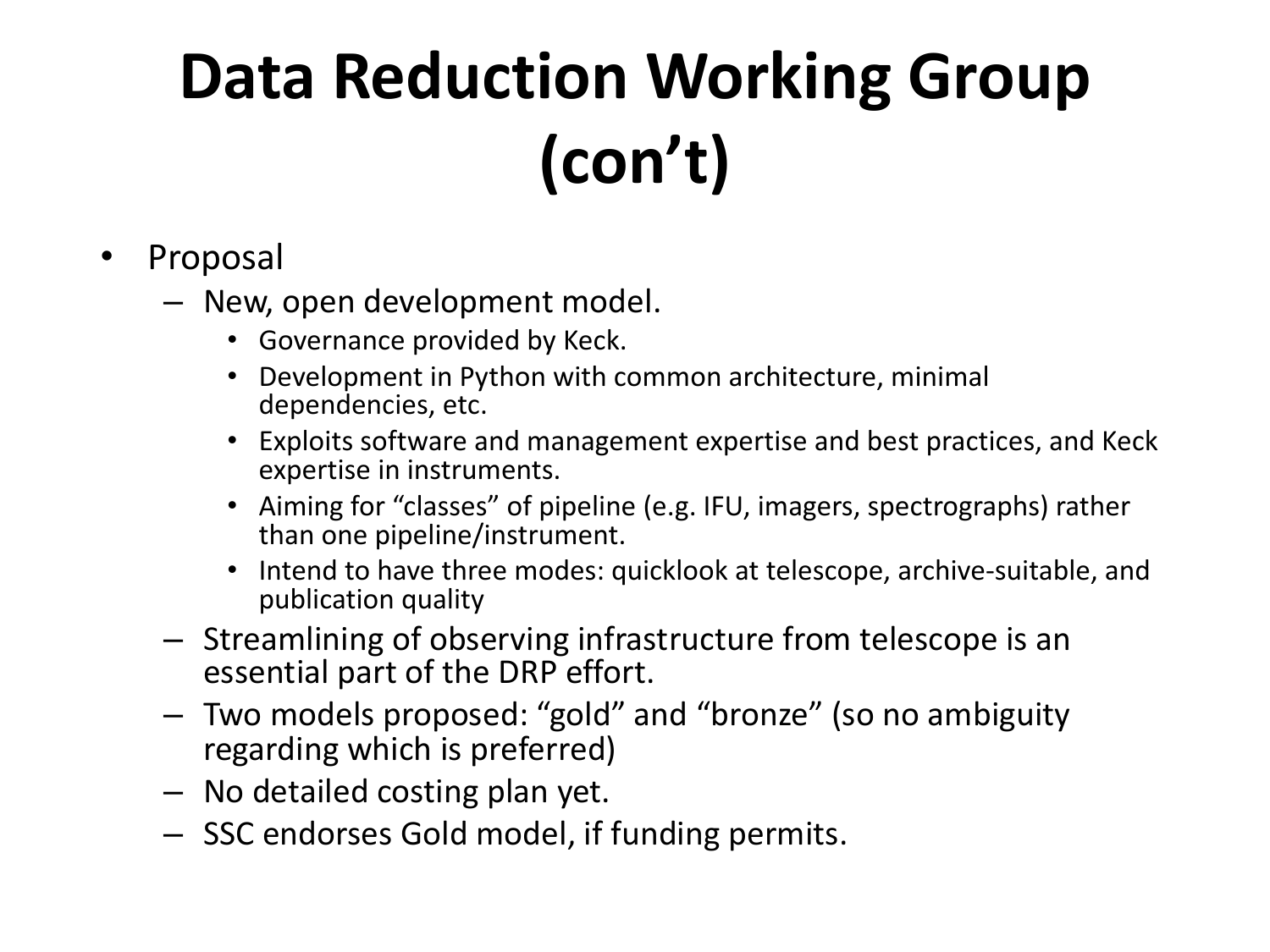|                                             | <b>Gold model</b>                                                         | <b>Bronze model</b>                        |
|---------------------------------------------|---------------------------------------------------------------------------|--------------------------------------------|
| <b>Common language</b>                      | <b>YES</b>                                                                | <b>NO</b>                                  |
| <b>Code reuse</b>                           | <b>YES</b>                                                                | <b>NO</b>                                  |
| <b>Uniform software</b><br><b>standards</b> | <b>YES</b>                                                                | <b>NO</b>                                  |
| <b>User support</b>                         | <b>YES</b>                                                                | Limited                                    |
| <b>Effort/Cost</b>                          | High                                                                      | Low                                        |
| Long term maintenance<br>effort             | Moderate                                                                  | High but distributed                       |
| <b>Timescale to "workable"</b><br>solution  | Long                                                                      | Short                                      |
| <b>Support for new pipelines</b>            | <b>YES</b>                                                                | <b>NO</b>                                  |
| <b>Main code development</b>                | WMKO, NExScl/KOA, UC,<br>Australia +<br>supported/recognized<br>community | Individual developers +<br>limited support |
| <b>Risk</b>                                 | Moderate/High                                                             | Low                                        |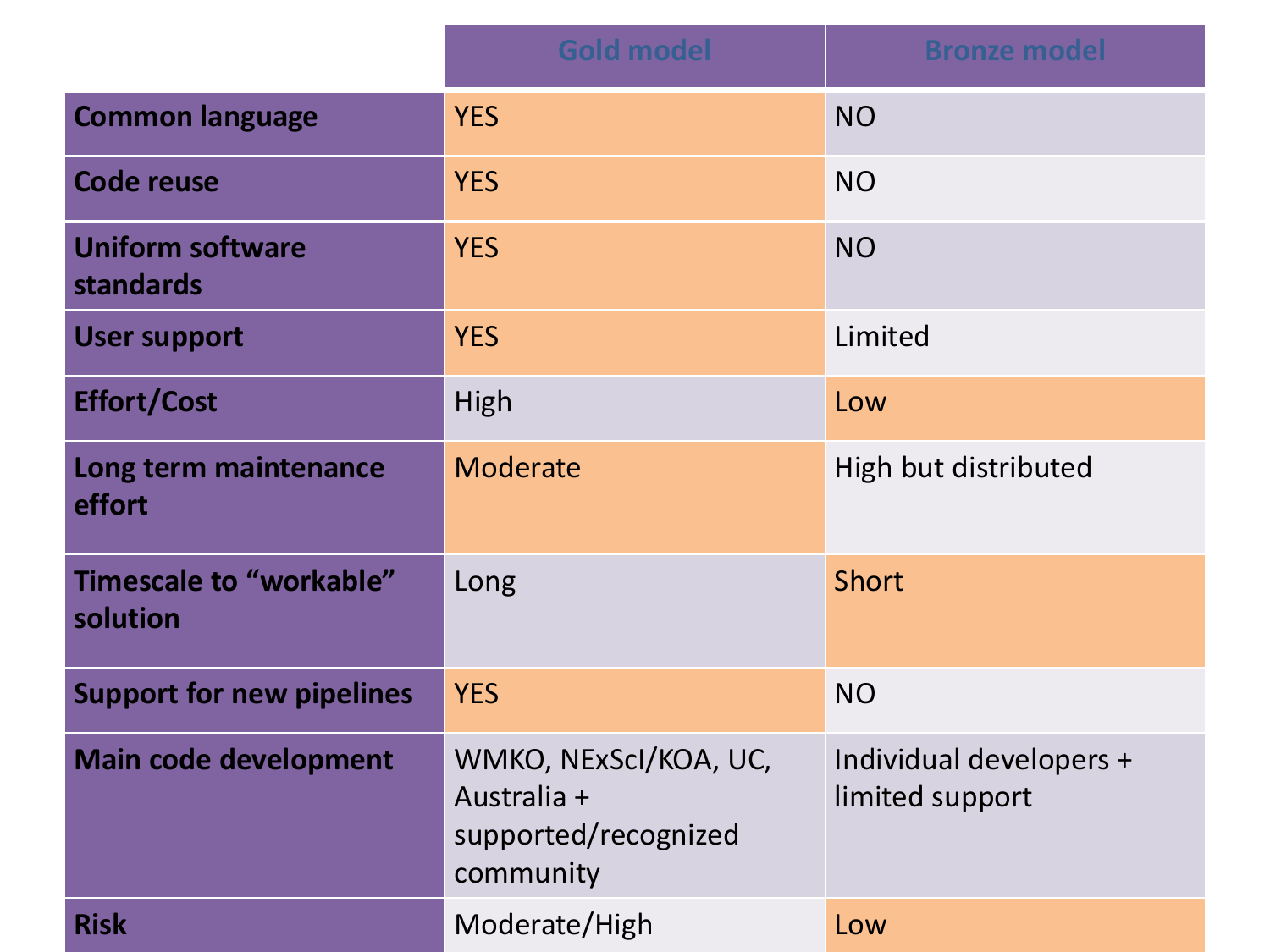# **OSIRIS**

- Hackathon team
	- $-$  Successfully identified issues that have arisen since grating upgrade
	- Next steps
		- Will provide additional Keck funding to OSIRIS DRP WG
			- $-$  New cosmic ray removal routine, fix wavelength solution, improved scaled sky subtraction, one additional hack-a-thon
		- Flux artifacts seem to be due to 1D extraction
			- $-$  Further work on  $2D$  extraction routine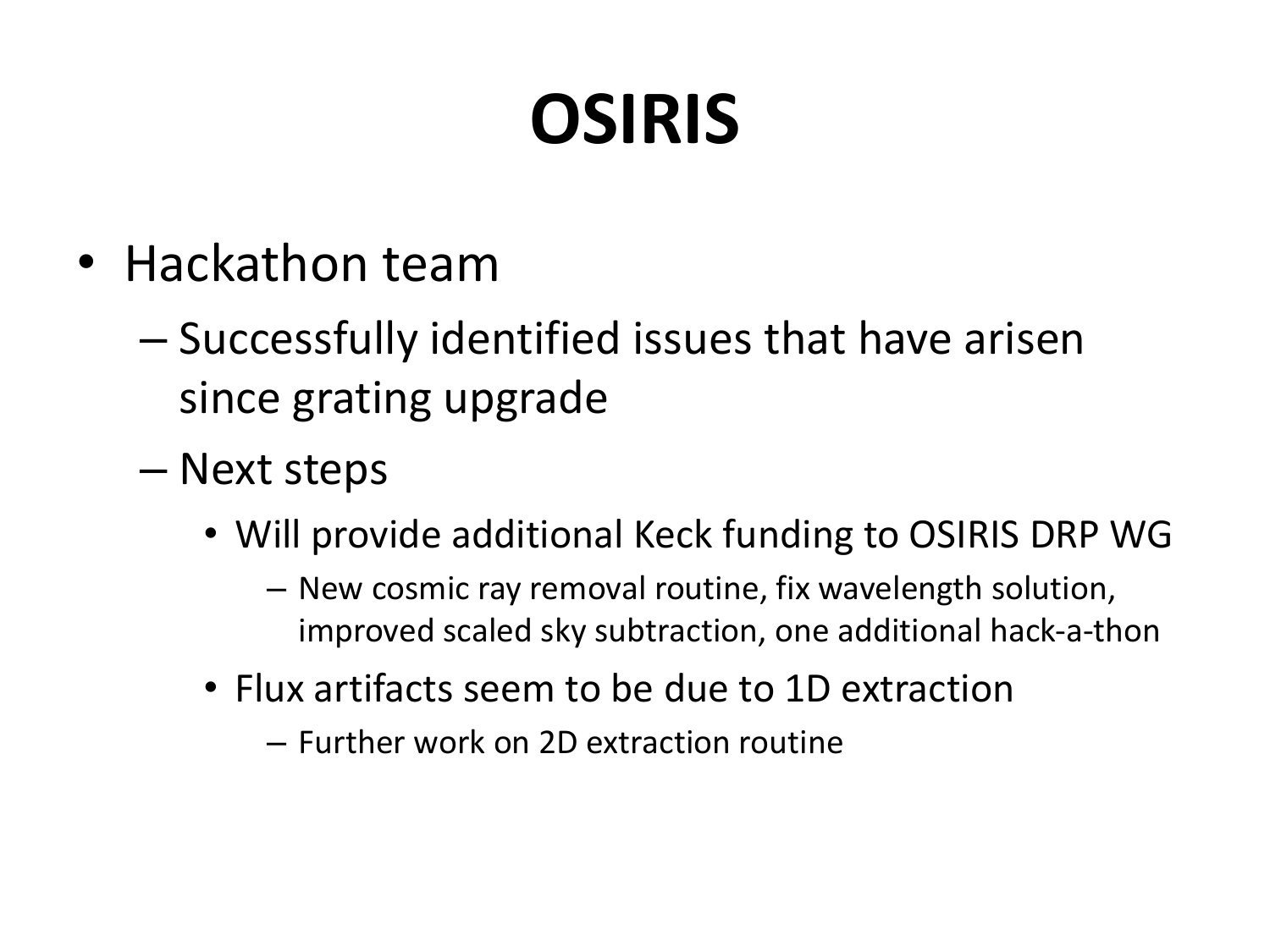#### Time Domain Astronomy (TDA) Update

- Cadence observing is popular:
	- $-$  Cadence is regularly scheduled,  $\frac{1}{4}$  night max
	- $-$  One-off Snapshots are less popular
- $\approx$  270 split nights per year on K1 and K2
- Execution of Target of Opportunity needs improvement  $-$  Time accounting and reporting are imperfect
- Possible TDA policy changes
	- Increase current limitation of 6 ToO+Cadence programs
	- Remove instrument change restriction after K1DM3 commissioning
	- $-$  SSC recommends increasing allocations to 4 + 4 at this time and continue to monitor demand and outcomes of TDA observations.
- Completing LGS satellite avoidance mapping
- TDA workshop on Sep 13, before Keck Science Meeting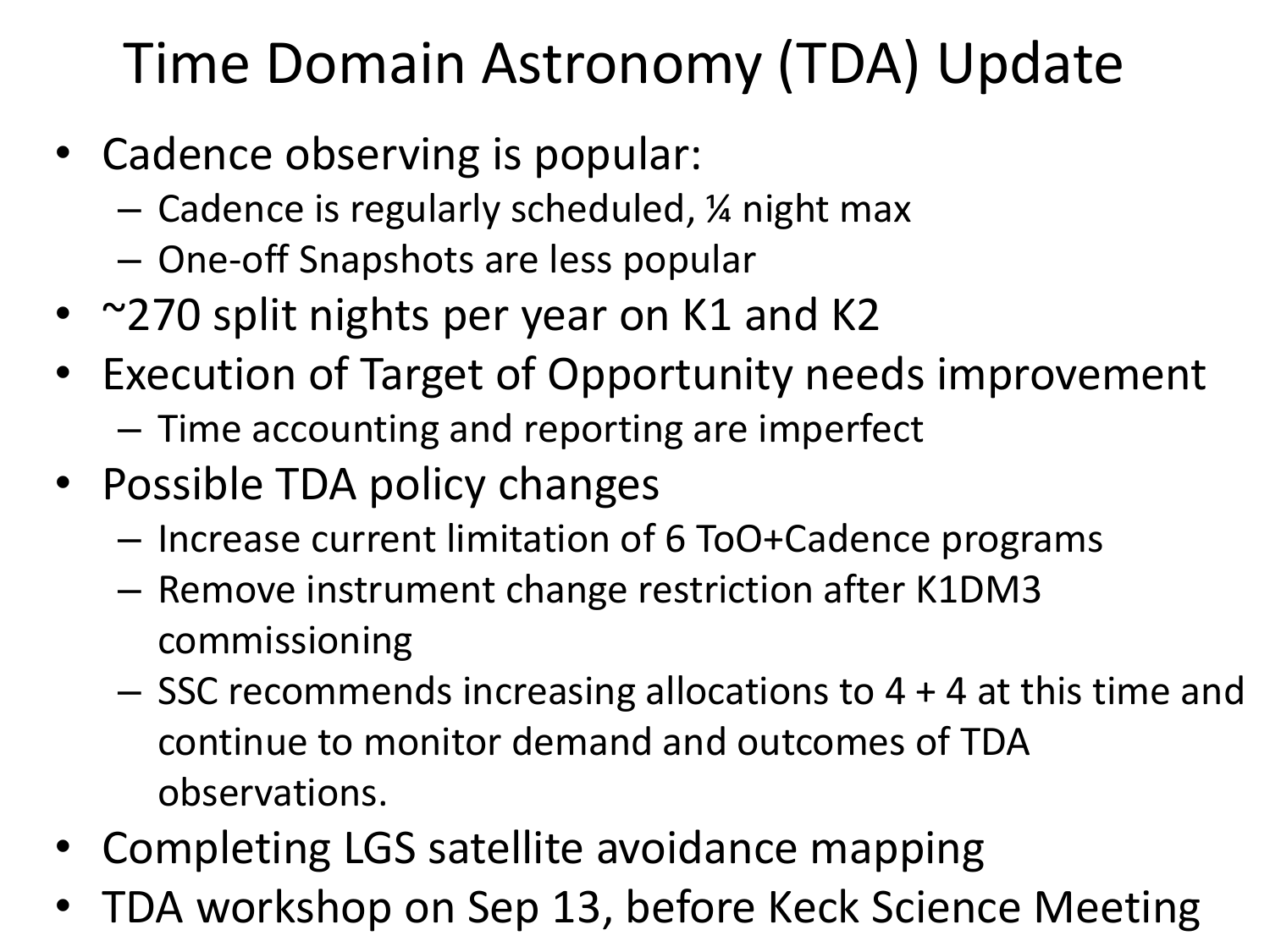#### Upcoming Meetings

- Jerry Nelson symposium: July 13-14, Santa Cruz
- Keck & TDA workshop: September 13, Santa Cruz
- Keck Science Meeting: September 14-15, Santa Cruz
- Science within the Keck Observatory: December 8, Waimea, sponsored by Shri Kulkarni
	- $-$  Invitations to CARA board, SSC, staff of other Maunakea observatories
	- $-$  Afternoon symposium: research talks by support astronomers, followed by reception and evening banquet
	- Goals: to celebrate Keck science and build closer collaborations with the Maunakea community